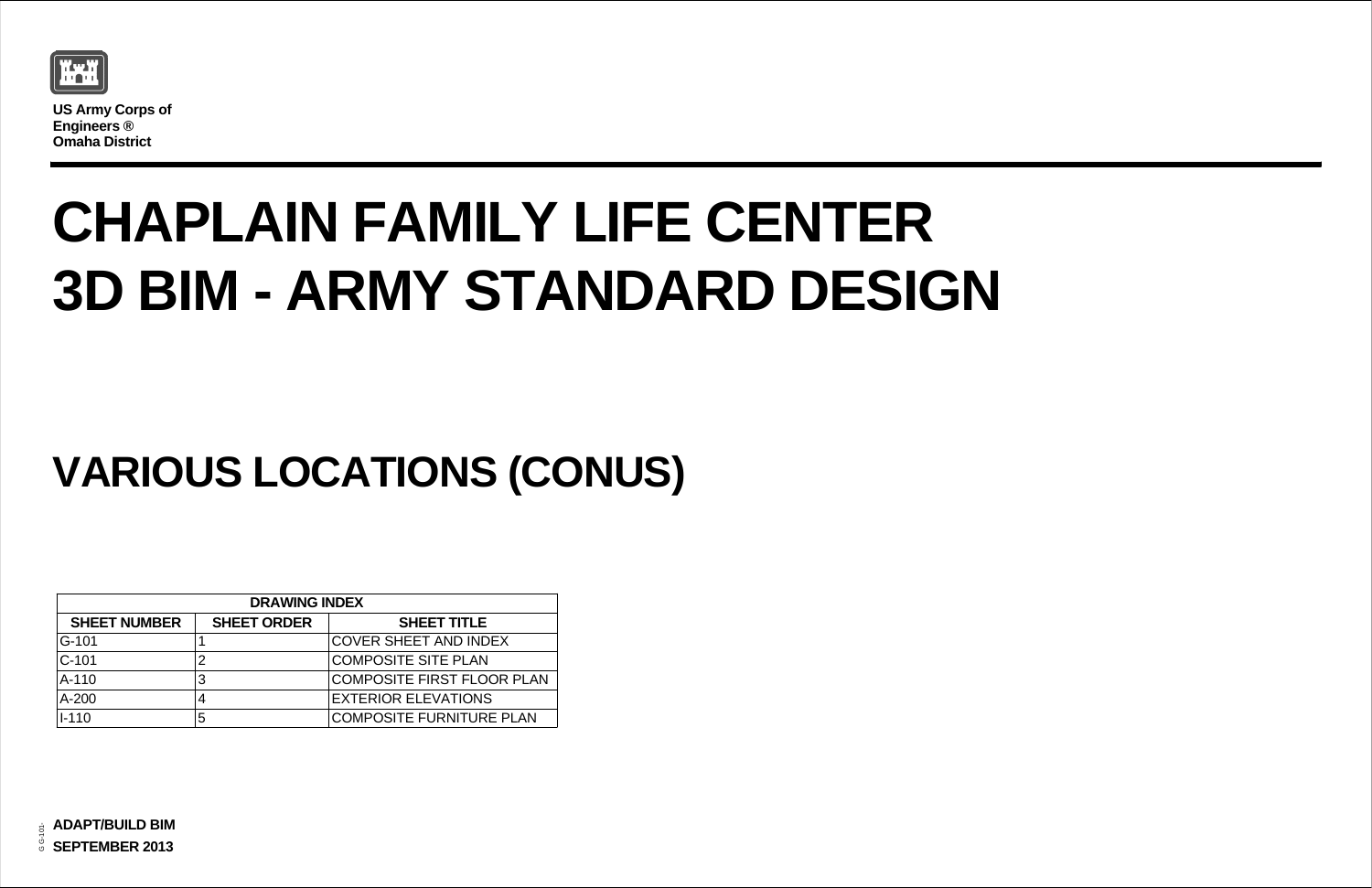**SHEET IDENTIFICATION**

C-101

DRAWN BY:

Designer<br>|DRAWN<br>Author<br>|SBMT BN<br>|Approver

DESIGN BY:

SBMT BY:

SIZE :

FILE NAME:

**US ARMY CORPS OF ENGINEERS**

CKD BY:

22" x 34"

 $\geq$ **A R I O ⊇** <u>ທ</u> **L O** <u>ب</u> **A T I O N** <u>ທ</u> **( C O N** <u>⊃</u> <u>ທ</u> **)**

 $\mathsf{\mathsf{C}}$ O Š  $\mathbf{\underline{a}}$ O ღ  $\overline{\overline{} }$ щ  $\boldsymbol{\omega}$  $\overline{\mathord{\sqsubset}}$ щ  $\mathbf{a}$ ب A Z

PLOT SCALE:

 $1" = 30"$ 

PLOT DATE:

CKD BY:<br>Checker<br>PLOT DATE:<br>PLOT 2:18:19 PM<br>2:18:19 PM

**SHEET OF**

<u>ო</u> **D B I M - A R** <u>້ອ</u> **∑**  $\boldsymbol{\omega}$ **T A N D A R D D E** <u>ທຸ</u> <u>ب</u> <u>7</u>

 $\bm{\mathsf{C}}$ 王  $\overline{\mathcal{X}}$ <u>م</u> L A  $\equiv$ Lщ A  $\mathsf{\Sigma}% _{H}$  $\equiv$  $\succ$  $\overline{\phantom{0}}$ <u>ட</u> щ  $\mathsf O$ щ  $\mathsf{\Xi}% _{M_{1},M_{2}}^{\alpha,\beta}(\mathbb{R}^{N})$  $\overline{\phantom{1}}$ щ  $\propto$  9/27/2013 2:18:19 PM



Try **US Army Corps of** GENERAL NOTES: **Engineers ®** Omaha District 1. SEE THE ARMY STANDARD DESIGN TEXT FOR THE RELATIONSHIP BETWEEN THESE TWO FACILITIES MARK DESCRIPTION DATE APPR 2. SITE PLAN WAS BASED ON PREVIOUS REQUIRMENTS FROM UFC-4- 010-01. VERIFY ALL STANDOFF DISTANCES WITH THE MOST CURRENT UFC. SOLICITATION NO.: CONTRACT NO.: :FILE NUMBER ISSUE DATE: MMM 20YY  $\frac{3}{2}$   $\frac{3}{2}$   $\frac{3}{2}$   $\frac{3}{2}$ 

> O ≨  $\leq$ 工 ≤ , Z  $\mathbf \equiv$ m  $\widetilde{\mathbf{K}}$ A ၯ K A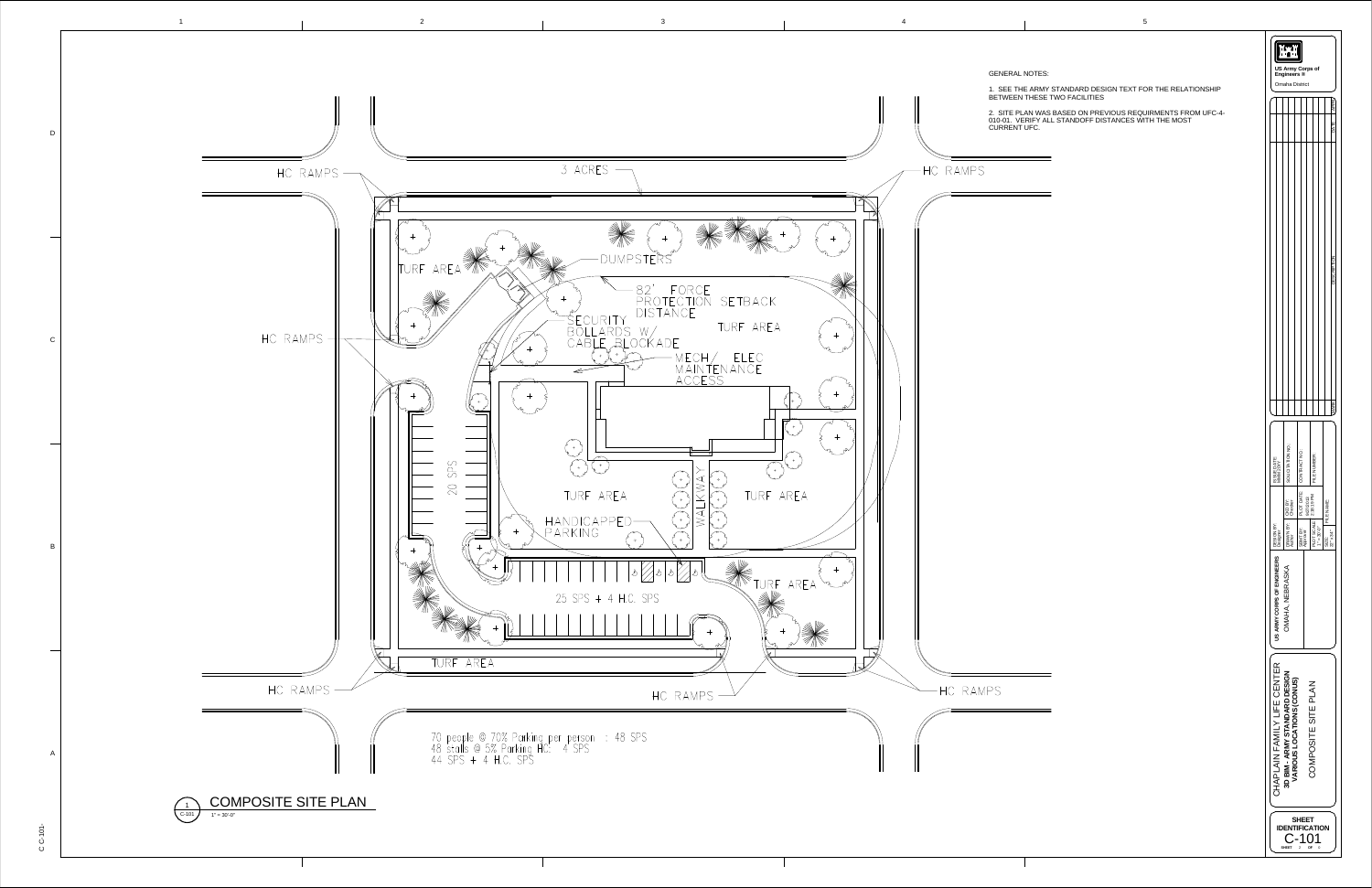

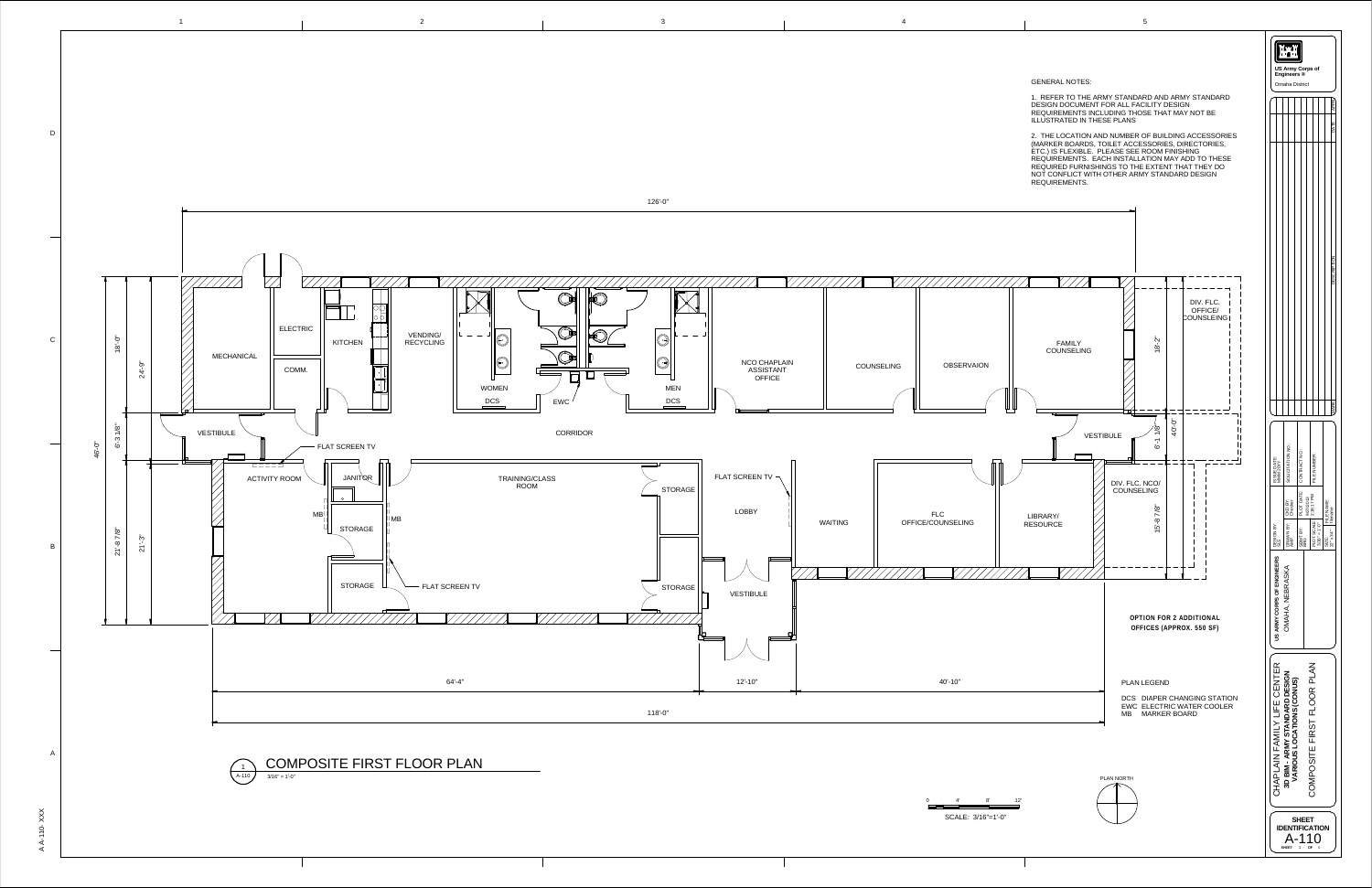